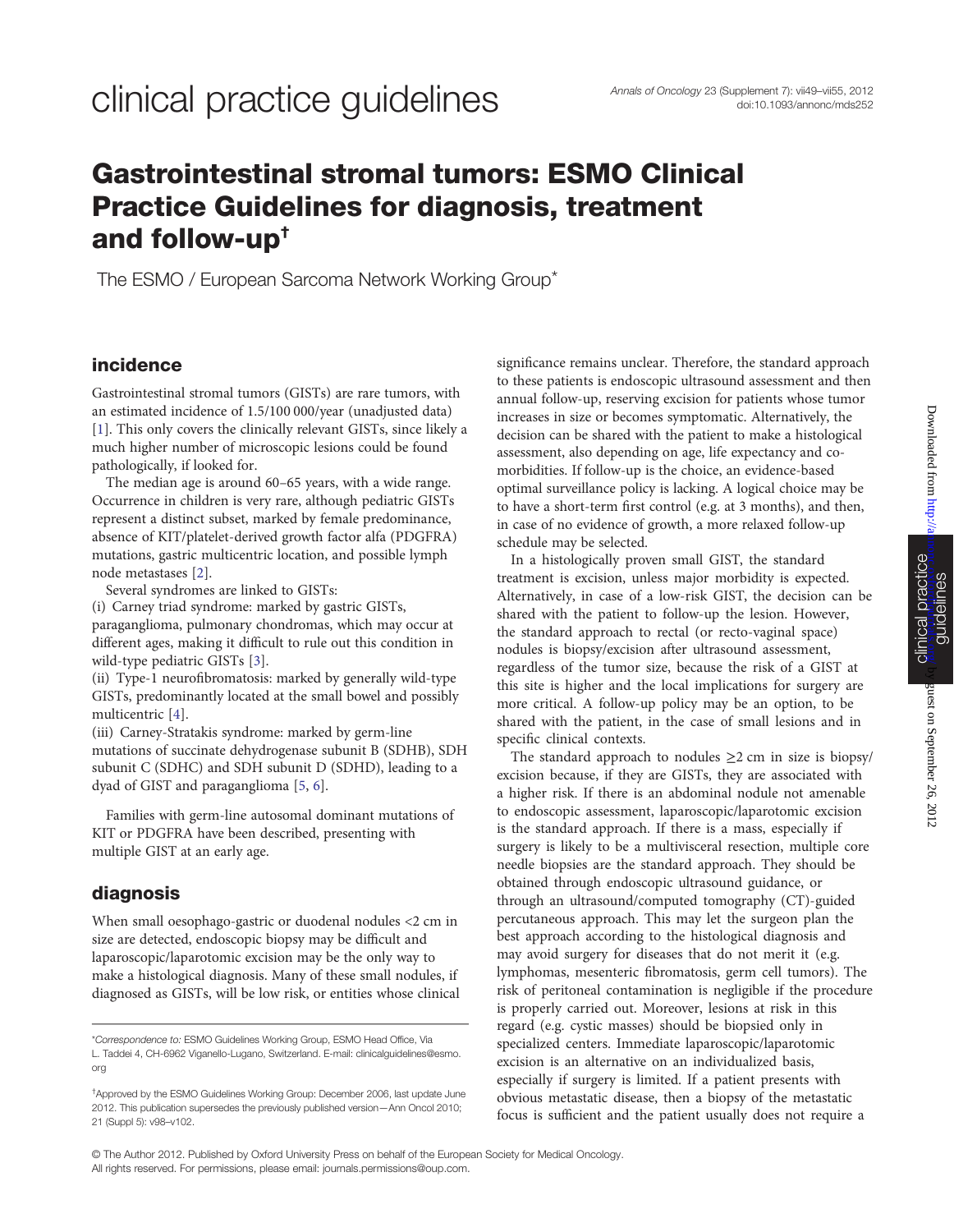## clinical practice guidelines and annus of Oncology

laparotomy for diagnostic purposes. The tumor sample should be fixed in 4% buffered formalin (Bouin fixation should not be used, since it prevents molecular analysis).

Pathologically, the diagnosis of GIST relies on the morphology and the immunohistochemistry (CD117 and/or DOG1) [[7](#page-5-0), [8\]](#page-5-0). A proportion of GISTs (in the 5% range) are CD117-negative. The mitotic count has prognostic value and should be expressed as the number of mitoses on a total area of 5 mm<sup>2</sup>, which conceptually is equivalent to 50 high-power fields. Mutational analysis for known mutations involving KIT and PDGFRA genes can confirm the diagnosis of GIST, if doubtful ( particularly in CD117/DOG1-negative suspect GIST). Mutational analysis has a predictive value for sensitivity to molecular-targeted therapy and prognostic value, so that its inclusion in the diagnostic work-up of all GISTs should be considered standard practice (with the possible exclusion of <2 cm non-rectal GISTs, which are very unlikely to be due for medical treatment). Centralization of mutational analysis in a laboratory ( possibly enrolled in an external quality assurance program and with expertise in the disease) may be useful.

An expert pathological second opinion is recommended in all cases when the original diagnosis is made outside a reference center.

Collection of fresh/frozen tissue is encouraged, because new molecular pathology assessments could be made at a later stage in the patient's interest. Informed consent for tumor banking should be sought, enabling later analyses and research, as long as this is allowed by local and international guidelines.

### stage classification and risk assessment

The TNM classification has several limitations and is therefore not recommended.

Prognostic factors are the mitotic rate, tumor size and tumor site (gastric GISTs have a better prognosis than small bowel or rectal GISTs). Surgical margins and tumor rupture are additional factors affecting prognosis. Therefore, tumor

rupture, whether before or during surgery, should be recorded, because it represents a highly adverse prognostic factor.

A widely used risk classification is the Armed Forces Institute of Pathology, which incorporates the primary tumor site, mitotic count and tumor size, which are the three main prognostic factors in localized GISTs [\[9,](#page-5-0) [10\]](#page-5-0). The risk estimate for subgroups is based on limited data, but this classification better distinguishes across different risk levels in comparison with the 2002 National Institutes of Health (NIH) Consensus criteria. This was correlated with the prognosis in an epidemiological study, showing that the 'high-risk' category has a much worse prognosis than the others. 'Very low-risk' and 'low-risk' categories have a very favorable prognosis. In most of the population-based series, the 'intermediate-risk' category of the NIH Consensus classification did not discriminate patients with an unfavorable prognosis. A nomogram utilizing all the three criteria has been developed on another series [[11\]](#page-5-0). When using these tools, it is important to appreciate that the mitotic index and tumor size are non-linear continuous variables, so that thresholds should be interpreted wisely (Table 1).

Tumor rupture is a highly unfavorable prognostic factor, so that its occurrence tends to offset the conventional prognostic factors.

Considering all this, novel prognostic heat and contour maps were generated through a pool of several series of GIST patients not treated with adjuvant therapy [\[12](#page-5-0)]. They incorporate the mitotic index and tumor size as continuous non-linear variables, while tumor rupture is considered in addition to tumor site. They have been validated against a reference series.

Mutational status has not been incorporated in any risk classification, so far, although some genotypes have a distinct natural history.

### staging procedures

Staging procedures take into account the fact that most relapses affect the peritoneum and the liver. Contrast-enhanced

Table 1. Rates of metastases or tumor-related death in GISTs of the stomach and small intestine by tumors grouped by the mitotic rate and tumor size<sup>a</sup>

| Group          | Tumor parameters |                      | Percentage of patients due to relapse |                         |                        |                                |
|----------------|------------------|----------------------|---------------------------------------|-------------------------|------------------------|--------------------------------|
|                | <b>Size</b>      | Mitotic rate         | Gastric GISTs                         | Jejunal and ileal GISTs | Duodenal GISTs         | Rectal GISTs                   |
|                | $\leq$ 2 cm      | $\leq$ 5 per 50 HPFs | $0$ none                              | $0$ none                | $0$ none               | 0 none                         |
| $\overline{2}$ | $>2 \leq 5$ cm   | $\leq$ 5 per 50 HPFs | 1.9 very low                          | $4.3$ low               | 8.3 low                | 8.5% low                       |
| 3a             | $>5 \leq 10$ cm  | $\leq$ 5 per 50 HPFs | $3.6$ low                             | 24 moderate             |                        |                                |
| 3 <sub>b</sub> | $>10$ cm         | $\leq$ 5 per 50 HPFs | 12 moderate                           | 52 high                 | $34$ high <sup>b</sup> | $57^{\circ}$ high <sup>b</sup> |
| $\overline{4}$ | $<$ 2 cm         | $>5$ per 50 HPFs     | $0^{\circ}$                           | $50^{\circ}$            | d                      | 54 high                        |
| 5              | $>2 \leq 5$ cm   | $>5$ per 50 HPFs     | 16 moderate                           | 73 high                 | 50 high                | 52 high                        |
| 6a             | $>5 \leq 10$ cm  | $>5$ per 50 HPFs     | 55 high                               | 85 high                 |                        |                                |
| 6 <sub>b</sub> | $>10$ cm         | $>5$ per 50 HPFs     | 86 high                               | 90 high                 | 86 high <sup>b</sup>   | 71 $highb$                     |

a Based on previously published long-term follow-up studies on 1055 gastric, 629 small intestinal, 144 duodenal and 111 rectal GISTs [[12](#page-5-0), [15](#page-5-0), [18,](#page-5-0) [30](#page-5-0)]. <sup>b</sup>Groups 3a and 3b or 6a and 6b are combined in duodenal and rectal GISTs because of the small number of cases.

c Denotes the tumor categories with very small numbers of cases.

<sup>d</sup>No tumors of such category were included in the study. Note that small intestinal and other intestinal GISTs show a markedly worse prognosis in many mitotic rate and size categories than gastric GISTs.

GIST: Gastrointestinal stromal tumor; HPF: high-power field.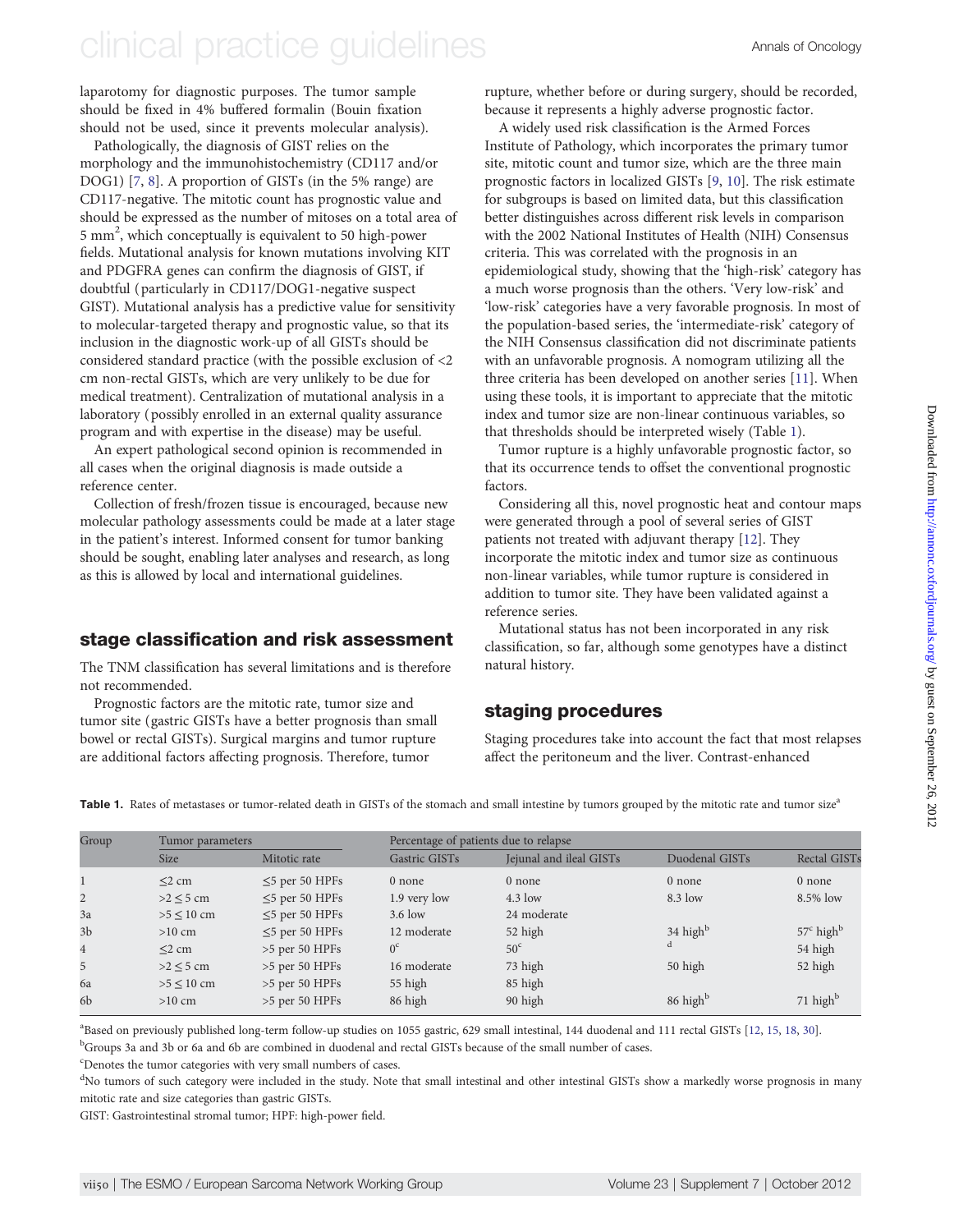abdominal and pelvic CT scan is the investigation of choice for staging and follow-up. Magnetic resonance imaging (MRI) or contrast-enhanced ultrasound may be alternatives. For rectal GISTs, MRI provides better preoperative staging information. Chest CT scan or X-rays and routine laboratory testing complement the staging work-up of the asymptomatic patient. Evaluation of FDG uptake using an FDG-positron emission tomography (PET) scan, or FDG-PET–CT/MRI, is useful mainly when early detection of the tumor response to molecular targeted therapy is of special concern.

### treatment

Multidisciplinary treatment planning is needed (involving pathologists, radiologists, surgeons and medical oncologists), such as that which is available in reference centers for sarcomas and GISTs, and/or within reference networks sharing multidisciplinary expertise and treating a high number of patients annually.

#### localized disease

The standard treatment of localized GISTs is complete surgical excision, without the dissection of clinically negative lymph nodes [III, A]. If laparoscopic excision is planned, the technique needs to follow the principles of oncologic surgery [\[13](#page-5-0)] [III, A]. A laparoscopic approach is clearly discouraged in patients who have large tumors, because of the risk of tumor rupture, which is associated with a very high risk of relapse. R0 excision is the goal (excision margin without tumor cells).

When R0 surgery implies major functional sequelae, and preoperative medical treatment has not helped or cannot be given, the decision can be made and shared with the patient to accept R1 margins (excision margin containing tumor cells) [IV, B]. This is particularly true for low-risk lesions, in the lack of a formal demonstration that R1 surgery is associated with a worse overall survival (OS).

If R1 excision was carried out, re-excision may be an option, provided the original site of lesion can be found, and major functional sequelae are not foreseen.

The risk of relapse can be substantial, as defined by available risk classifications. Adjuvant treatment with imatinib for 3 years was associated with a relapse-free survival and OS advantage in a randomized trial in comparison with 1 year of therapy in high-risk patients [\[14](#page-5-0)]. Previously, a placebocontrolled trial demonstrated that imatinib dosed for a planned duration of one year is able to prolong relapse-free survival in >3 cm localized GISTs with a macroscopically complete resection [[15\]](#page-5-0). Therefore, adjuvant therapy with imatinib for 3 years is standard treatment of patients with a high risk of relapse [I, A]. Adjuvant therapy should not be considered when the risk is low. There is room for shared decision-making when the risk is intermediate [[16](#page-5-0)].

Mutational analysis is critical to making a clinical decision about adjuvant therapy. In fact, there is consensus that PDGFRA D842V-mutated GISTs should not be treated with any adjuvant therapy, given the lack of sensitivity of this genotype both in vitro and in vivo [IV, A]. Given the data supporting the use of a higher dose of imatinib (800 mg daily)

# Annals of Oncology **Annals of Oncology** clinical practice quidelines

in the case of an exon 9 KIT mutation in advanced GIST, many clinicians prefer to use this dose even in the adjuvant setting for this genotype [\[17](#page-5-0)–[19](#page-5-0)]. Regulatory problems may limit this practice, which is not backed by any controlled trial in the adjuvant setting. There is no consensus about whether wild-type GISTs should be treated with adjuvant therapy. This reflects their lower sensitivity to imatinib, as well as their peculiar natural history, which is often more indolent, especially in the case of syndromic GIST. Subgroup analyses of the available randomized trials are too limited to provide sufficient evidence on this. European and international cooperation is vital to determine best practices in the exceedingly rare pediatric GIST.

In case of tumor rupture at the time of surgery, there is spillage of tumor cells into the peritoneal cavity, and therefore, occult peritoneal disease can be assumed. This puts the patient at a very high risk of peritoneal relapse. Therefore, these patients should be considered for imatinib therapy. The optimal duration of treatment in these cases is unknown, given the uncertainty as to whether they should be viewed as virtually metastatic.

If R0 surgery is not feasible, or it could be achieved through less mutilating/function sparing surgery in the case of cytoreduction (this includes total gastrectomy and all other major procedures), imatinib pre-treatment is recommended [\[20](#page-5-0), [21](#page-5-0)] [IV, A]. This may also be the case if the surgeon believes that the surgical conduct is safer after cytoreduction (e.g. the risk of bleeding and tumor rupture is decreased). Following maximal tumor response, generally after 6–12 months, surgery is performed. Mutational analysis is crucial because it helps to exclude less sensitive or resistant genotypes (e.g. PDGFRA D842V mutations) from therapy with imatinib and allows the use of the appropriate dose for KIT exon 9 mutations. Early tumor response assessment is mandatory, so that surgery is not delayed in the case of non-responding disease. Particularly in the lack of a mutational analysis, functional imaging makes it possible to assess the tumor response very rapidly, within a few weeks. There are limited data to guide the physician on when to stop imatinib before surgery; however, it can be safely stopped 2–3 days before surgery and it can be resumed promptly when the patient recovers from surgery.

## metastatic disease

In locally advanced inoperable patients and metastatic patients, imatinib is the standard treatment [\[22](#page-5-0)–[26](#page-5-0)] [III, A]. This applies also to metastatic patients who have been completely relieved of all lesions surgically, though surgery as a primary approach to metastatic GIST is not recommended. The standard dose of imatinib is 400 mg daily [I, A]. However, data have shown that patients with KIT exon 9 mutations fare better in terms of progression-free survival (PFS) on a higher dose level, i.e. 800 mg daily, which is therefore the standard treatment in this subgroup [[27\]](#page-5-0) [III, A].

Treatment should be continued indefinitely, since treatment interruption is generally followed by relatively rapid tumor progression in almost all cases, even when lesions have been previously surgically excised [[28\]](#page-5-0) [II, B].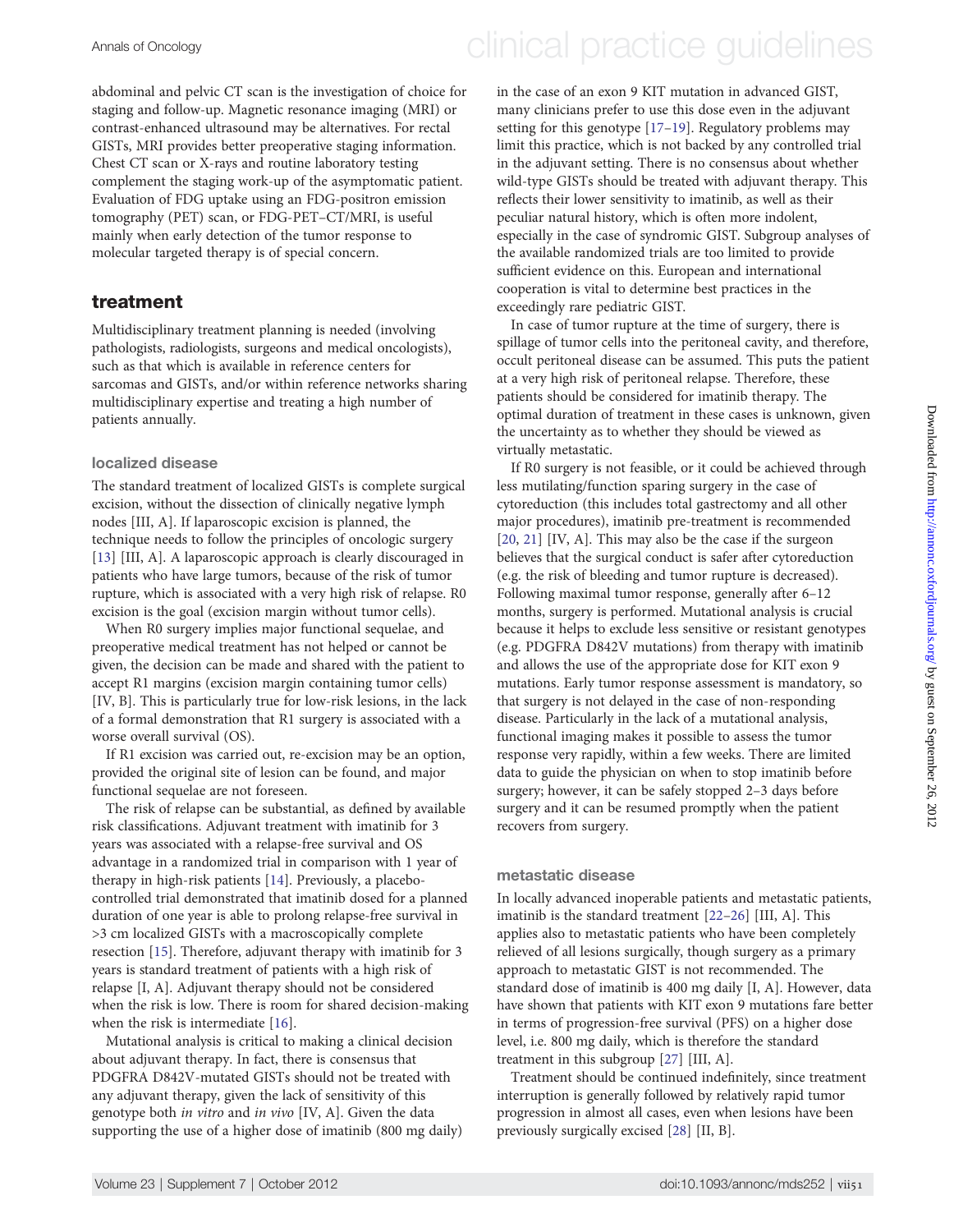## clinical practice quidelines and the second annuals of Oncology

When treatment is started, the patient should be alerted to the importance of compliance with therapy, as well as of interactions with concomitant medications and foods, and proper handling of side effects. Dose intensity should be maintained by proper management of side effects, and a correct policy of dose reductions and interruptions should be applied in the case of excessive, persistent toxicity.

Close monitoring of the tumor response should be carried out in the early phases of treatment. Follow-up should be continued throughout the treatment, since the risk of secondary progression persists over time. However, in the case of tumor response, monitoring may be relaxed with time (e.g. from 3 to 6 months), especially after 5 years of persisting response, because there are preliminary data that suggest a decrease in the risk of relapse.

Retrospective data suggest that suboptimal plasma levels of imatinib are associated with a worse outcome [\[29\]](#page-5-0). Further studies would be needed to confirm this prospectively. Aside from its potential use to tailor the imatinib dose, plasma level assessment may be useful in the case of: (i) patients receiving concomitant medications that put them at a risk of major interactions; (ii) unexpected observed toxicities; (iii) progression on 400 mg, to rationally lead the physician to increase the dose to 800 mg daily.

Complete excision of residual metastatic disease has been shown to be related to a good prognosis, provided the patient is responding to imatinib, but it is left to be demonstrated whether this is due to surgery or to patient selection [\[30](#page-5-0)–[32](#page-5-0)]. Randomized trials did not prove feasible; thus, at the present time, the surgical option should be individualized after sharing the decision with the patient in cases of uncertainty [III, C].

Surgical excision of progressing disease has not been rewarding in published series, but surgery of limited progression, such as the 'nodule within a mass', has been associated with a progression-free interval in the same range as for second-line treatment with sunitinib. Therefore, this may be a palliative option in the individual patient with a limited progression, while continuing imatinib [V, C]. Non-surgical procedures (local treatment, such as ablations, etc.) may be selected.

The standard approach in the case of tumor progression on 400 mg is to increase the imatinib dose to 800 mg daily [\[23](#page-5-0)– [26](#page-5-0)] [III, B], with the possible exception of insensitive mutations (if treated with the lower dose). Dose escalation is particularly useful in case of a KIT exon 9 mutated GIST (if a higher dose was not selected from the beginning), possibly in case of changes in drug pharmacokinetics over time, or perhaps in case of some molecular secondary alterations [[27\]](#page-5-0). False progression on imaging should be ruled out, due to the response patterns (see below). Also patient non-compliance should be ruled out as a possible cause of tumor progression, as well as drug interactions with concomitant medications.

In case of progression or rare intolerance on imatinib (after attempts to manage side effects also through expert advice), standard second-line treatment is sunitinib [[33](#page-5-0)] [I, B]. The drug was proved effective in terms of PFS following a '4 weeks on–2 weeks off' regimen. Data have been provided that a continuously dosed daily oral regimen with a lower daily dose (37.5 mg) may be effective and well tolerated, although no formal comparison has been performed within a randomized

clinical trial. This schedule can therefore be considered an option on an individualized basis [\[34](#page-6-0)] [III, B].

After failing on sunitinib, a prospective placebo-controlled randomized trial proved that regorafenib is able to prolong the PFS [[35](#page-6-0)]. When commercially available, this therapy is recommended for the third-line targeted therapy of patients failing to respond to imatinib and sunitinib [I, B].

Patients with a metastatic GIST should be considered for participation in clinical trials on new therapies or combinations.

There is anecdotal evidence that patients who have already progressed on imatinib may occasionally benefit when rechallenged with the same drug. Likewise, maintaining treatment with an anti-tyrosine kinase agent, even in the case of progressive disease, may slow down progression as opposed to stopping it (if no other option is available at the time). Therefore, rechallenge or continuation treatment with an antityrosine kinase agent to which the patient has already been exposed is an option in patients with progression [V, B]. On the other hand, the use of combinations of anti-tyrosine kinase agents outside of clinical studies should be discouraged, because of the potential for considerable toxicity.

#### response evaluation

Antitumor activity translates into tumor shrinkage in the majority of patients, but some patients may show only changes in tumor density on CT scan, or these changes may precede delayed tumor shrinkage. These changes in tumor radiological appearance should be considered as the tumor response. In particular, even some increase in the tumor size may be indicative of the tumor response if the tumor density on CT scan is decreased [[36](#page-6-0), [37\]](#page-6-0). Even the 'appearance' of new lesions may be due to their being more evident when becoming less dense. Therefore, both tumor size and tumor density on CT scan, or consistent changes on MRI or contrast-enhanced ultrasound, should be considered as criteria for tumor response. An FDG-PET scan has proved to be highly sensitive in early assessment of tumor response and may be useful in doubtful cases, or when early prediction of the response is highly useful (e.g. preoperative cytoreductive treatments). A small proportion of GISTs have no FDG uptake, however. The absence of tumor progression after months of treatment equally amounts to a tumor response. On the other hand, tumor progression may not be accompanied by changes in the tumor size. In fact, some increase in the tumor density within tumor lesions may be indicative of tumor progression. A typical progression pattern is the 'nodule within the mass', by which a portion of a responding lesion becomes hyperdense.

#### follow-up

There are no published data to indicate the optimal routine follow-up policy of surgically treated patients with localized disease. Relapses most often occur to the liver and/or peritoneum (other sites of metastases, including bone lesions, are rare). The mitotic rate likely affects the speed at which relapses take place. Risk assessment based on the mitotic count, tumor size and tumor site may be useful in choosing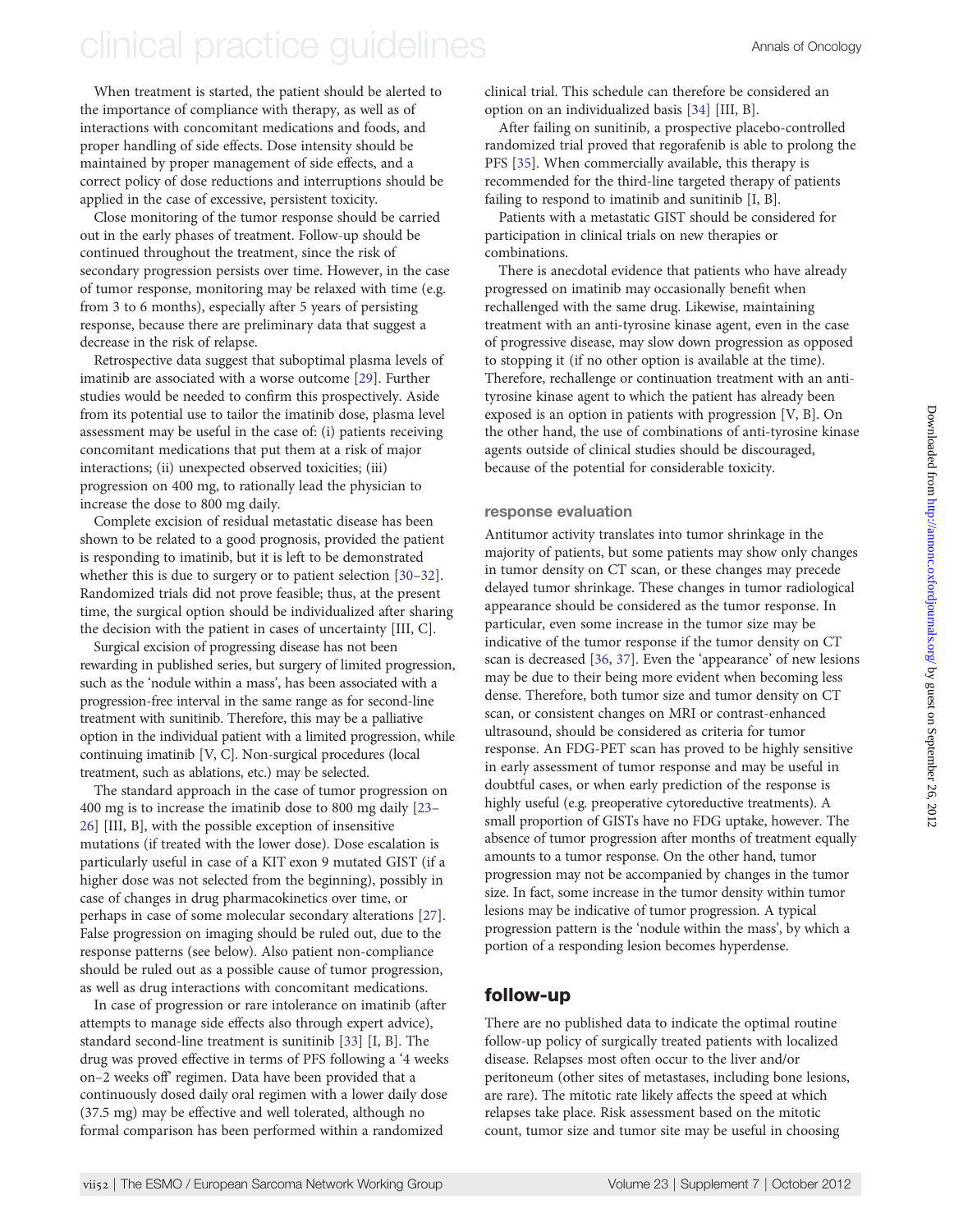# Annals of Oncology **Annals of Oncology** clinical practice quidelines

the routine follow-up policy. High-risk patients generally have a relapse within 1–2 years from the end of adjuvant therapy. Low-risk patients may have a relapse later, although this is much less likely. That said, routine follow-up schedules differ across institutions.

The optimal follow-up schedules are not known. As an example, in some institutions high-risk patients undergo a routine follow-up with CT scan or MRI every 3–6 months for 3 years during adjuvant therapy (with tighter clinical follow-up due to the need to manage the side effects of adjuvant therapy), unless contraindicated, then on cessation of adjuvant therapy every 3 months for 2 years, then every 6 months until 5 years from stopping adjuvant therapy and annually for an additional 5 years.

For low-risk tumors, the usefulness of a routine follow-up is not known; if selected, this is carried out with a CT scan or MRI every 6–12 months for 5 years.

Very low-risk GISTs probably do not deserve routine followup, although one must be aware that the risk is not nil.

X-ray exposure is a factor to take into account, with abdominal MRI being an option as an alternative option to a CT scan.

#### note

These Clinical Practice Guidelines have been developed following a consensus process based on a consensus event organized by ESMO in Milan, Italy in January 2012 and refined afterwards. This involved experts from the community of the European sarcoma research groups, sarcoma Networks of excellence and ESMO Faculty. Their names are indicated hereafter. The text reflects an overall consensus among them, although each of them may not necessarily find it consistent with his/her own views. The panel worked on the text of ESMO Guidelines of previous years, whose authorship should also be credited.

## Consensus Panel ESMO Guidelines 2012

Jean-Yves Blay, France (Moderator) Carl Blomqvist, Finland Sylvie Bonvalot, France Ioannis Boukovinas, Greece Paolo G. Casali, Italy Enrique De Alava, Spain Angelo Paolo Dei Tos, Italy Uta Dirksen, Germany Florence Duffaud, France Mikael Eriksson, Sweden Alexander Fedenko, Russian Federation Andrea Ferrari, Italy Stefano Ferrari, Italy Xavier Garcia del Muro, Spain Hans Gelderblom, Belgium Robert Grimer, United Kingdom Alessandro Gronchi, Italy Kirsten Sundby Hall, Norway Bass Hassan, United Kingdom Pancras Hogendoorn, The Netherlands

Peter Hohenberger, Germany Rolf Issels, Germany Heikki Joensuu, Finland Lorenz Jost, Switzerland Heribert Jurgens, Germany Leo Kager, Austria Axel Le Cesne, France Serge Leyvraz, Switzerland Javier Martin, Spain Ofer Merimsky, Israel Toshirou Nishida, Japan Piero Picci, Italy Peter Reichardt, Germany Piotr Rutkowski, Poland Marcus Schlemmer, Germany Stefan Sleijfer, The Netherlands Silvia Stacchiotti, Italy Antoine Taminiau, The Netherlands Eva Wardelmann, Germany

## acknowledgements

We deeply thank Barbara Dore, Estelle Lecointe and Roger Wilson (SPAEN), who were observers as patient representatives.

## conflict of interest

Prof. Blay has reported: consultancy/honoraria: Novartis, Roche, GlaxoSmithKline, PharmaMar; research funding: PharmaMar. Dr. Boukovinas has reported: royalty fees from Novartis. Dr. Casali has reported: consultancy/honoraria: Bayer, GlaxoSmithKline, Janssen Cilag, Merck Sharp & Dohme, Novartis, Pfizer, PharmaMar, and Sanofi-Aventis. Prof. De Alava has reported: research funding from PharmaMar. Dr. Dei Tos has reported: consultancy for Novartis, Pfizer, and GlaxoSmithKline; research grant from Novartis. Dr. Eriksson has reported: honoraria from Novartis, Swedish Orphan Biovitrum, GlaxoSmithKline, Merck Sharp & Dohme, and Pfizer. Dr. Fedenko has reported: speakers' bureau for Roche, Jansen, Lilly. Dr. Ferrari has reported: research funding: Amgen, MolMed, PharmaMar, Infinity; consultancy: Takeda and Merck. Dr. Gelderblom has reported: research funding from Pfizer, Novartis, PharmaMar, Eisai, GlaxoSmithKline, and Infinity. Mr. Grimer has reported: speakers' bureau for Takeda. Dr. Gronchi has reported: honoraria and advisory board compensation from Novartis Pharma; honoraria and travel coverage from PharmaMar; honoraria from Pfizer. Prof. Hassan has reported: investigatorinitiated, early phase trials with Takeda and Astellas; conference chair for Takeda satellite symposia; scientific board of Sarcoma UK; grants with Cancer Research UK and EU FP7. Prof. Hohenberger has reported: research funding: Novartis, GlaxoSmithKline, PharmaMar; Advisory Boards for Novartis, PharmaMar, GlaxoSmithKline, and Pfizer. Prof. Joensuu has reported: research support from Novartis. Prof. Jurgens has reported: institutional research grants: Roche, Pfizer, and Takeda. Prof. Kager has reported: advisory board for Takeda.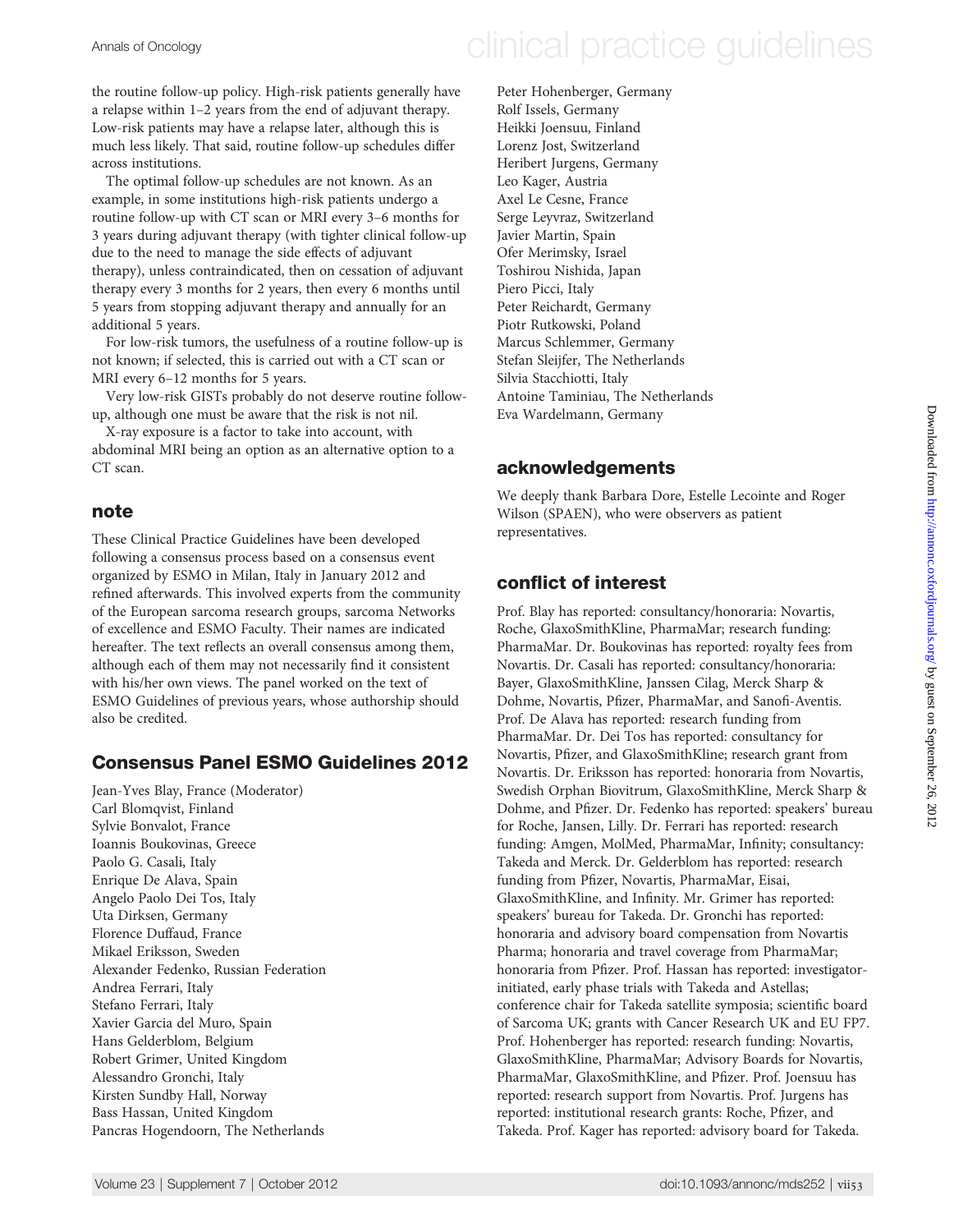# <span id="page-5-0"></span>clinical practice quidelines **Annals of Oncology**

Dr. Le Cesne has reported: honoraria: Pfizer, PharmaMar, Novartis. Prof. Nishida has reported: research funding from Novartis. Dr. Picci has reported: advisory boards for Merck and Takeda. Dr. Reichardt has reported: advisory board: Novartis, Pfizer, PharmaMar, Bayer, Merck Sharp & Dohme; Honoraria: Novartis, Pfizer, PharmaMar, Merck Sharp & Dohme, Amgen. Dr. Rutkowski has reported: honoraria and speakers' bureau and advisory board for Novartis; honoraria from Pfizer. Dr. Schlemmer has reported: research funding and honoraria from Novartis. Dr. Sleijfer has reported: Research funding: Novartis, GlaxoSmithKline, Bayer, Pfizer. Dr. Stacchiotti has reported: research and travel support from Amgen Dompé; advisory role, research support, and honoraria from Novartis; research support and honoraria from Pfizer; and research support from Bayer, Merck Sharp & Dohme, GlaxoSmithKline, Infinity, Lilly, Molmed, PharmaMar, Sanofi-Aventis, and Schering Plough. Prof. Wardelmann has reported: honoraria and grants from Novartis.

Other authors have reported no potential conflicts of interest.

## references

- 1. Gatta G, van der Zwan JM, Casali PG et al. Rare cancers are not so rare: the rare cancer burden in Europe. Eur J Cancer 2011; 47(17): 2493–2511.
- 2. Pappo AS, Janeway KA. Pediatric gastrointestinal stromal tumors. Hematol Oncol Clin North Am 2009; 23(1): 15–34.
- 3. Zhang L, Smyrk TC, Young WF, Jr et al. Gastric stromal tumors in Carney triad are different clinically, pathologically, and behaviorally from sporadic gastric gastrointestinal stromal tumors: findings in 104 cases. Am J Surg Pathol 2010; 34(1): 53–64.
- 4. Miettinen M, Fetsch JF, Sobin LH et al. Gastrointestinal stromal tumors in patients with neurofibromatosis 1: a clinicopathologic and molecular genetic study of 45 cases. Am J Surg Pathol 2006; 30(1): 90–96.
- 5. Pasini B, McWhinney SR, Bei T et al. Clinical and molecular genetics of patients with the Carney-Stratakis syndrome and germline mutations of the genes coding for the succinate dehydrogenase subunits SDHB, SDHC, and SDHD. Eur J Hum Genet 2008; 16(1): 79–88.
- 6. Gaal J, Stratakis CA, Carney JA et al. SDHB immunohistochemistry: a useful tool in the diagnosis of Carney-Stratakis and Carney triad gastrointestinal stromal tumors. Mod Pathol 2011; 24(1): 147–151.
- 7. Fletcher CDM, Berman JJ, Corless C et al. Diagnosis of gastrointestinal stromal tumors: a consensus approach. Human Pathol 2002; 33: 459–465.
- 8. Rubin BP, Blanke CD, Demetri GD et al. Protocol for the examination of specimens from patients with gastrointestinal stromal tumor. Arch Pathol Lab Med 2010; 134: 165–170.
- 9. Miettinen M, Lasota J. Gastrointestinal stromal tumors: review on morphology, molecular pathology, prognosis, and differential diagnosis. Arch Pathol Lab Med 2006; 130: 1466–1478.
- 10. Miettinen M, Lasota J. Gastrointestinal stromal tumors: pathology and prognosis at different sites. Semin Diagn Pathol 2006; 23(2): 70–83. Review.
- 11. Gold JS, Gönen M, Gutierrez A et al. Development and validation of a prognostic nomogram for recurrence-free survival after complete surgical resection of localised primary gastrointestinal stromal tumors: a retrospective analysis. Lancet Oncol 2009; 10: 1045–1052.
- 12. Joensuu H, Vehtari A, Riihimäki J et al. Risk of recurrence of gastrointestinal stromal tumor after surgery: an analysis of pooled population-based cohorts. Lancet Oncol 2012; 13(3): 265–74.
- 13. Novitsky YW, Kercher KW, Sing RF et al. Long-term outcomes of laparoscopic resection of gastric gastrointestinal stromal tumors. Ann Surg 2006; 243: 738–745.
- 14. Joensuu H, Eriksson M, Sundby Hall K et al. One vs three years of adjuvant imatinib for operable gastrointestinal stromal tumor: a randomized trial. JAMA 2012; 307(12): 1265–1272.
- 15. Dematteo RP, Ballman KV, Antonescu CR et al. Adjuvant imatinib mesylate after resection of localised, primary gastrointestinal stromal tumor: a randomised, double-blind, placebo-controlled trial. Lancet 2009; 373: 1097–1104.
- 16. Gronchi A, Judson I, Nishida T et al. Adjuvant treatment of GIST with imatinib: solid ground or still quicksand? A comment on behalf of the EORTC Soft Tissue and Bone Sarcoma Group, the Italian Sarcoma Group, the NCRI Sarcoma Clinical Studies Group (UK), the Japanese Study Group on GIST, the French Sarcoma Group and the Spanish Sarcoma Group (GEIS). Eur J Cancer 2009; 45: 1103–1106.
- 17. Debiec-Rychter M, Sciot R, Le Cesne A et al. KIT mutations and dose selection for imatinib in patients with advanced gastrointestinal stromal tumors. Eur J Cancer 2006; 42: 1093–1103.
- 18. Heinrich MC, Owzar K, Corless CL et al. Correlation of kinase genotype and clinical outcome in the North American Intergroup Phase III Trial of imatinib mesylate for treatment of advanced gastrointestinal stromal tumor: CALGB 150105 Study by Cancer and Leukemia Group B and Southwest Oncology Group. J Clin Oncol 2008; 26(33): 5360–5367.
- 19. Heinrich MC, Corless CL, Demetri GD et al. Kinase mutations and imatinib response in patients with metastatic gastrointestinal stromal tumor. J Clin Oncol 2003; 21(23): 4342–4349.
- 20. Eisenberg BL, Harris J, Blanke CD et al. Phase II trial of neoadjuvant/adjuvant imatinib mesylate (IM) for advanced primary and metastatic/recurrent operable gastrointestinal stromal tumor (GIST): early results of RTOG 0132/ACRIN 6665. J Surg Oncol 2009; 99: 42–47.
- 21. Fiore M, Palassini E, Fumagalli E et al. Preoperative imatinib mesylate for unresectable or locally advanced primary gastrointestinal stromal tumors (GIST). Eur J Surg Oncol 2009; 35: 739–745.
- 22. Demetri GD, von Mehren M, Blanke CD et al. Efficacy and safety of imatinib mesylate in advanced gastrointestinal stromal tumors. N Engl J Med 2002; 347: 472–480.
- 23. Blanke CD, Demetri GD, von Mehren M et al. Long-term results from a randomized phase II trial of standard- versus higher-dose imatinib mesylate for patients with unresectable or metastatic gastrointestinal stromal tumors expressing KIT. J Clin Oncol 2008; 26: 620–625.
- 24. Blanke CD, Rankin C, Demetri GD et al. Phase III randomized, intergroup trial assessing imatinib mesylate at two dose levels in patients with unresectable or metastatic gastrointestinal stromal tumors expressing the kit receptor tyrosine kinase: S0033. J Clin Oncol 2008; 26: 626–632.
- 25. Verweij J, Casali PG, Zalcberg J et al. Progression-free survival in gastrointestinal stromal tumors with high-dose imatininb: randomized trial. Lancet 2004; 364: 1127–1134.
- 26. Zalcberg JR, Verveij J, Casali PG et al. Outcome of patients with advanced gastro-intestinal stromal tumors crossing over to a daily imatinib dose of 800 mg after progression on 400 mg. Eur J Cancer 2005; 41: 1751–1757.
- 27. Gastrointestinal Stromal Tumor Meta-Analysis Group (MetaGIST). Comparison of two doses of imatinib for the treatment of unresectable or metastatic gastrointestinal stromal tumors: a meta-analysis of 1,640 patients. J Clin Oncol 2010; 28: 1247–1253.
- 28. Le Cesne A, Ray-Coquard I, Bui BN et al. Discontinuation of imatinib in patients with advanced gastrointestinal stromal tumors after 3 years of treatment: an open-label multicentre randomised phase 3 trial. Lancet Oncol 2010; 11(10): 942–949.
- 29. Demetri GD, Wang Y, Wehrle E et al. Imatinib plasma levels are correlated with clinical benefit in patients with unresectable/metastatic gastrointestinal stromal tumors. J Clin Oncol 2009; 27: 3141–3147.
- 30. Raut CP, Posner M, Desai J et al. Surgical management of advanced gastrointestinal stromal tumors after treatment with targeted systemic therapy using kinase inhibitors. J Clin Oncol 2006; 24: 2325–2331.
- 31. Gronchi A, Fiore M, Miselli F et al. Surgery of residual disease following molecular-targeted therapy with imatinib mesylate in advanced/metastatic GIST. Ann Surg 2007; 245: 341–346.
- 32. Mussi C, Ronellenfitsch U, Jakob J et al. Post-imatinib surgery in advanced/ metastatic GIST: is it worthwhile in all patients? Ann Oncol 2010; 21: 403–408.
- 33. Demetri GD, van Oosterom AT, Garrett CR et al. Efficacy and safety of sunitinib in patients with advanced gastrointestinal stromal tumor after failure of imatinib: a randomised controlled trial. Lancet 2006; 368: 1329–1338.